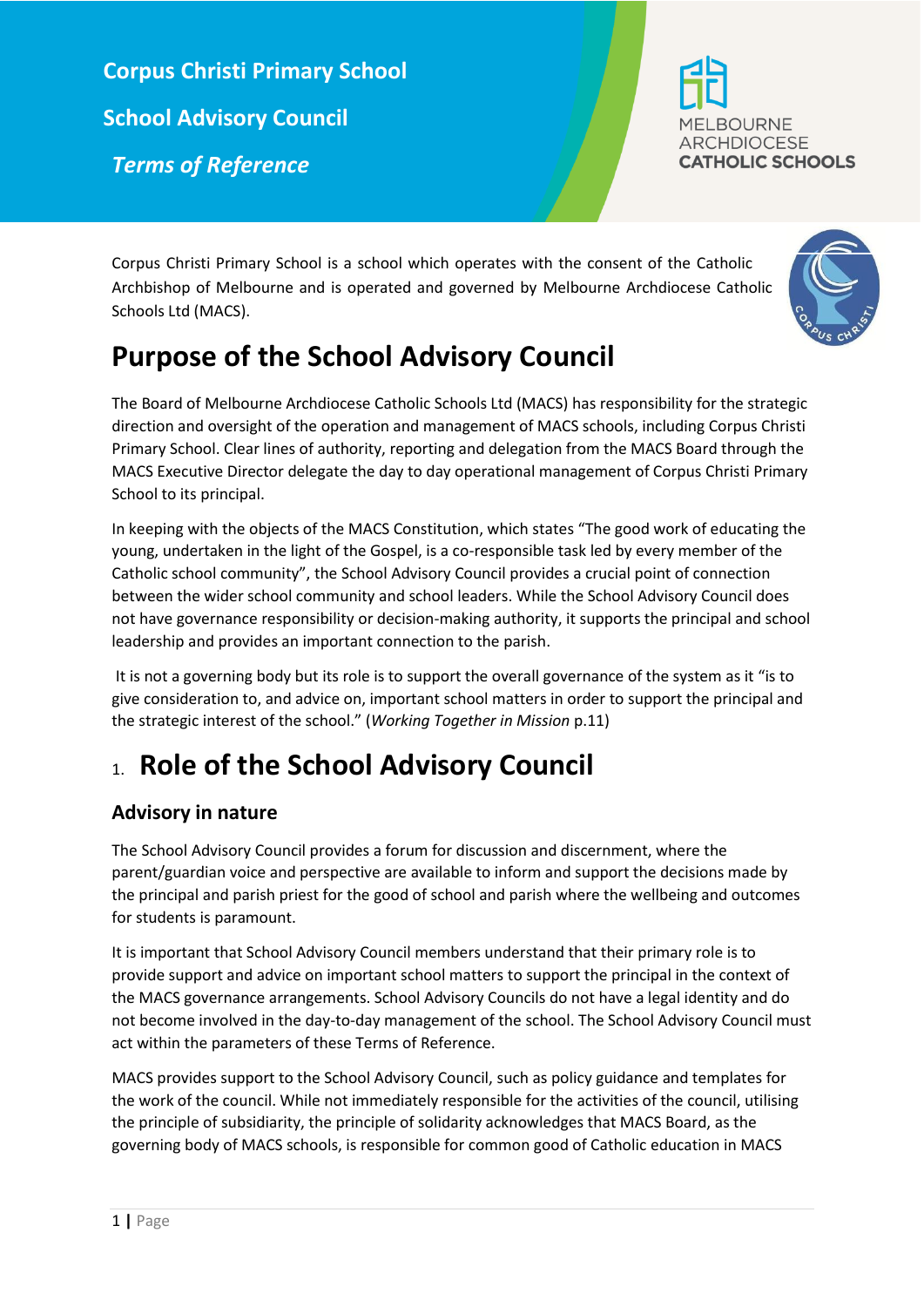schools the Archdiocese and thus is ultimately responsible for making any decision about the establishment of a council and its arrangements.

The following are some ways the School Advisory Council supports the school and the principal:

- Articulating and enacting the school's vision and mission
- Promoting the school's Catholic ethos and culture
- Promoting faith formation and development
- Implementing school policies as required
- Giving advice to the principal on issues such as enrolments, school improvement plans and enrolment trends
- Engaging in discussion with the principal about the annual school budget and other financial matters
- Giving advice to the principal about the school Master Plan
- Capital resource planning and maintenance support to the principal

The School Advisory Council is not the governing body of a school, and as such does not have a decision-making authority due to it not having a legal identity. While a vital forum for parent and community voice, it is not a forum for individual parent advocacy or special interest representation and does not become involved in the day-to-day management of the school. It does not take on the role of a parent and friends' group, a fund-raising forum or fete organising committee.

# 2. **Council structure**

### **Members of the School Advisory Council**

Serving on the School Advisory Council of a Catholic school is a form of Church lay ministry. It is a response to the call to support the local Catholic parish and school communities in a particular way. It is also a means for members of our community to share their skills and talents for the common good. A well-functioning council provides rich sources of wisdom and insight as well as a means of strengthening community links and potential for partnerships.

Corpus Christi Primary School's School Advisory Council is to be comprised of a minimum of six (6) and a maximum of 10 (ten) council members who value and share the educational mission and ethos of the Catholic Church comprising of at least:

- a) the principal (ex officio)
- b) the parish priest (ex officio) (**Custodian of Mission**)
- c) three (3) parents, guardians, carers of children attending the school
- d) one (1) parishioner
- e) another person from either category or who in the opinion of the principal has the relevant knowledge, skills, expertise or interest and commitment to the mission of the school to serve a particular need on the council.

A person that is a member of the council under either category (a) to (e) may satisfy the eligibility criteria under more than one category. A single parish representative may be sufficient for a council fulfilling its function in dealing with education matters relating to the school.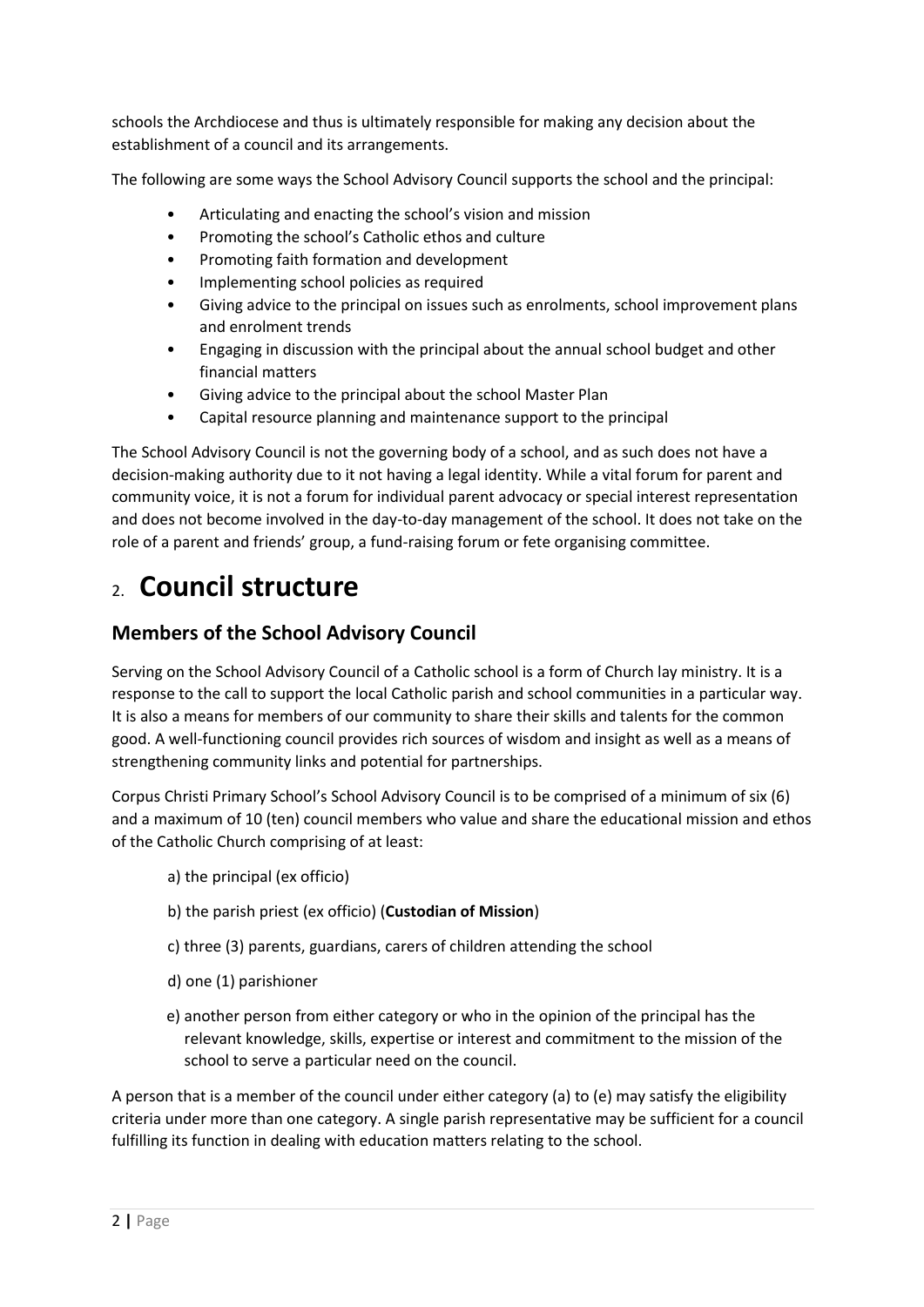f) A staff member g) Deputy Principal(s)

At the principal's discretion members of the school staff may be invited from time to time to attend meetings depending on the content of the agenda.

### **Process of appointment of council members**

The principal has the power of appointment, re-appointment and removal of members of the School Advisory Council, except the Custodian of Mission who holds office *ex officio* and cannot be removed by the principal.

In appointing Council members, the Principal will consult with the Custodian of Mission following a process of discernment. The principal and Custodian of Mission may choose to be supported by others in the appointment process. When appointments are being made it is important to keep in mind the need for a balance of gender, cultural diversity and skill sets in forming the council.

The Principal may, following a consultation with the Custodian of Mission, remove a council member (except the Custodian of Mission) if the Principal is of the view that a council member is not complying with the expectations of the role of a Council member or is engaged in conduct unbecoming of a Council member or prejudicial to the interests of the school. A Council member may appeal his or her removal to the Executive Director of MACS for review. The decision of MACS Executive Director will be final.

The Principal of Corpus Christi Primary School acts on delegation by MACS Executive Director who in turn acts on delegations from the MACS Board. No delegation of power prevents the exercise of a power directly by the MACS Executive Director or the MACS Board, as relevant. For the avoidance of doubt, the MACS Executive Director and/or the MACS Board reserve the power to remove a council member from office (except the Custodian of Mission) if they are of an opinion that the circumstances are deserving of such action.

Council members are appointed annually at a set time devised by the council. The principal may at any time make an additional appointment to the council in the event of a vacancy in the minimum prescribed positions or to otherwise fulfil a need on the council, however any council member so appointed will only hold office until the next set annual appointment round devised by the council following the appointment, and at this time may apply for membership of the council in the ordinary manner.

### **Child Safe Standards**

Adherence to the school's child safe standards must be at the forefront of any appointment process. Council members must have both a police check and Working with Children check and must sign the school child safe standard agreement. Once appointed, it is a requirement that all council members sign and comply with the school's *Child Safety Code of Conduct*.

### **Conflict of Interest**

MACS is committed to building School Advisory Councils that are free from fraud or corruption or the perception of fraud or corruption. Conflict of interest arises where a councillor's duty to the school is affected by a personal (actual, potential or perceived) interest. In such cases, the line between personal and professional conduct may become blurred and interfere with a councillor's capacity to provide advice and fulfil his or her responsibilities on the council. Conflicts of interest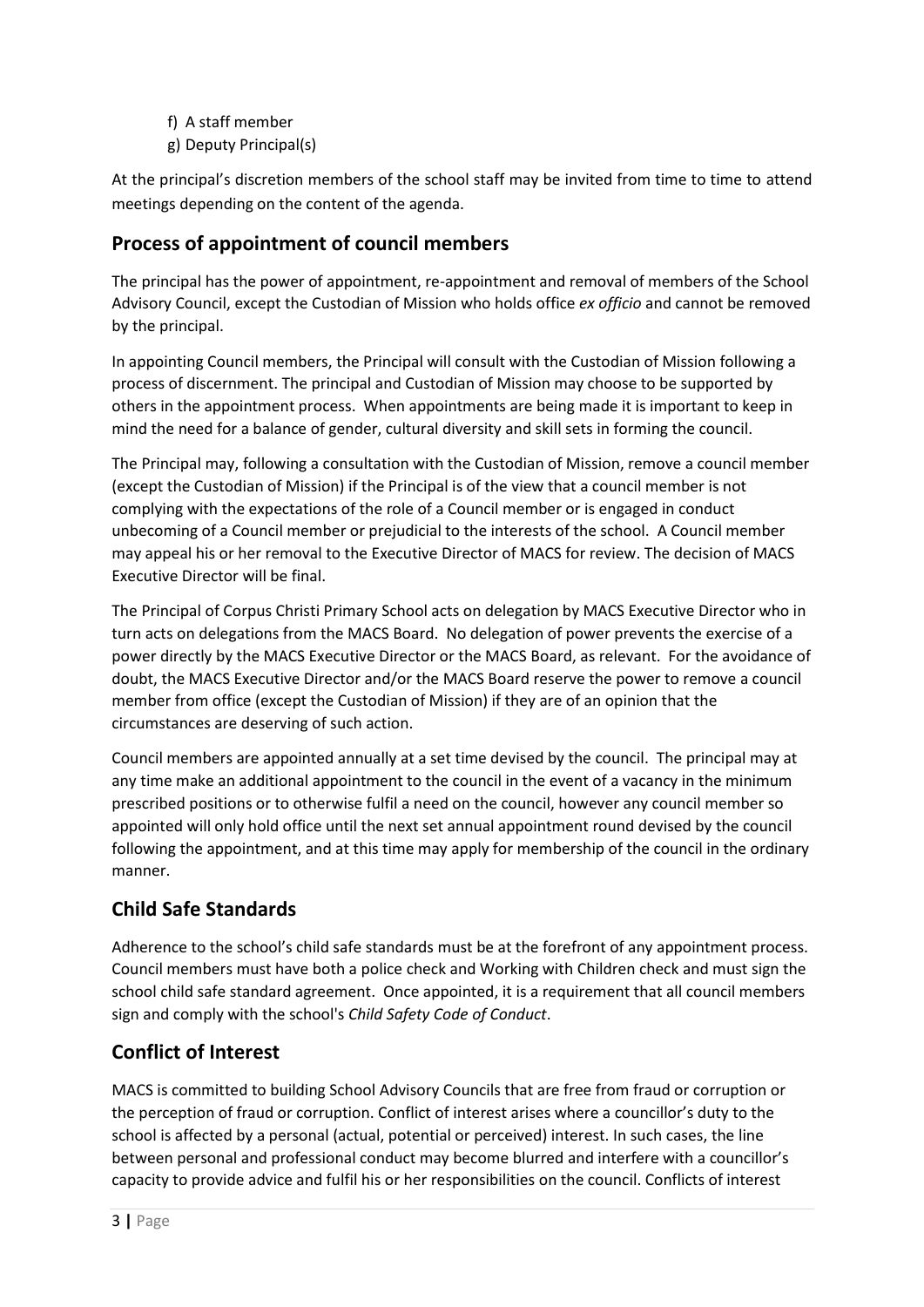may arise and do not need to present a problem to any School Advisory Council or MACS if they are openly and effectively managed.

The school's *Conflict of Interest Policy* addresses the requirements for disclosure and management of conflict of interest, and extends to council members. It is a requirement of the role that Council members abide by and comply with this policy.

### **Expressions of Interest**

Generally, expressions of interest to become a council member are made in advance of the set annual appointment round devised by the council. The process of applying for membership of the Corpus Christi Primary School Advisory Council is via an advertisement in the Newsletter as well as a special letter addressed to all families if required. Anyone interested in becoming a member of the Corpus Christi Primary School Advisory Council may seek advice from the principal, Chair or the Custodian of Mission on the process of appointment. Consideration will also be given to succession planning through staggered renewal of members to ensure continuing institutional memory.

### **Diversity**

School Advisory Council seeks to be inclusive of all community members and will demonstrate a genuine commitment to gender equity, cultural diversity and requisite skill sets.

Collectively, council members should bring a range of personal skills and experience to add value to the Corpus Christi Primary School Advisory Council in accordance with the requirements under clause 5 'The role of individual council members' in these Terms of Reference.

# 3. **Appointment and induction of members**

### **A process of discernment**

As being a member of a School Advisory Council of a Catholic school is a form of Church lay ministry, the process of appointment is preceded by discernment to assist potential new council members to understand:

- the mission and vision of MACS, the parish and school
- the roles, responsibilities and processes of MACS and the Corpus Christi Primary School Advisory Council
- how council members, can support the principal and the Custodian of Mission
- the appropriateness of their personal readiness to serve.

This discernment process commences when expressions of interest are sought for new council members, beginning with the provision of an information pack to those interested in nominating for a council position and /or a chance for potential nominees to discuss the role of the council and the expectations of a council member with the principal, chair or Custodian of Mission.

In keeping with what it means to be and to build Church, the discernment process seeks to arrive at a decision about appointment which all can accept gracefully and support wholeheartedly (even if some wish the decision had been different) because they know the group honestly searched together for the Spirit of God in and for the life of the community.

A discernment process ensures that those who have expressed an interest have had an opportunity to discern their readiness to serve.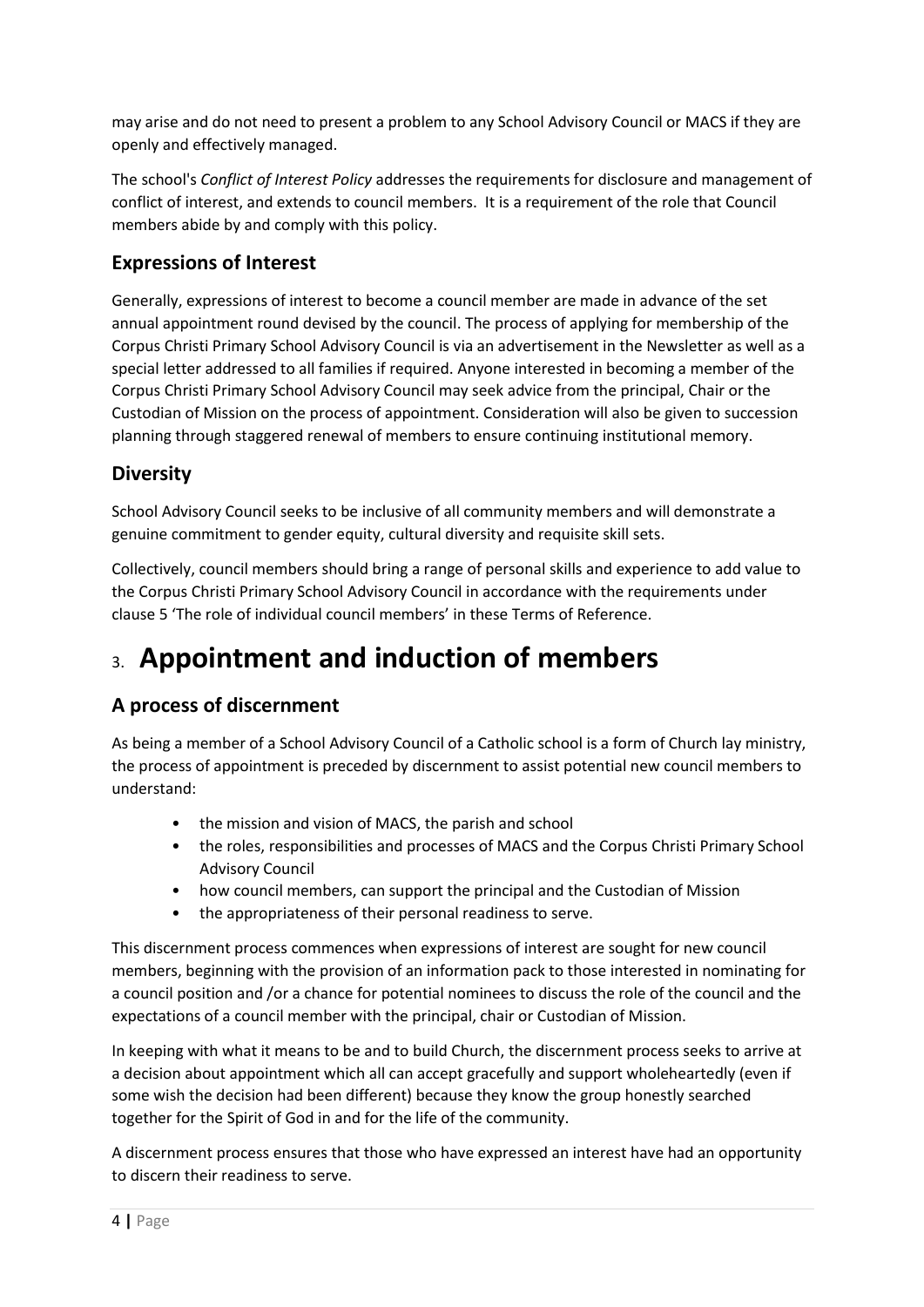Such a process could include:

- Reflecting on the Mission of MACS and the school
- Exploring the shared understanding that serving on the School Advisory Council is a means for members of our community to share their skills and talents for the common good
- Interviewing those who submitted an Expression of Interest
- Sharing known background information about the potential members with observance of privacy laws and confidentiality,
- Considering the good character of the person and their disposition
- Guaranteeing a balance of gender, diversity and skill sets on the SAC.

#### **Induction**

The induction process continues after appointment and is a continuing process rather than an event. MACS provides a basis for formation and induction as outlined in the MACS *School Advisory Council Manual*. Formal induction to the Corpus Christi Primary School Advisory Council includes:

● Follow-up briefings after the first council meeting and any further support and guidance as required or requested

New council members will be provided with:

- the MACS *Statement of Mission*
- an understanding of the history of the parish and school
- a MACS *School Advisory Council Manual, including the School's Child Safety Code of Conduct, School's Conflict of Interest Policy and other relevant School governance policies*
- a tour of the school facilities.

#### **Terms and conditions of appointment**

The period of appointment for council members, excepting the Custodian of Mission, the principal and any other ex officio appointment, is generally a term of three years ending on the conclusion of the third year following their appointment, with the option of being reappointed. Consideration will be given to succession planning through staggered renewal of members to ensure continuing institutional memory.

The Custodian of Mission and the principal hold office on the School Advisory Council *ex officio*, meaning that their term continues for so long as they occupy that office following which they cease to be a member of the council. Their successor in that office then becomes automatically appointed to the council.

Any other council members who are appointed on the council *ex officio* due to a specific position in the school (for example, Business Manager), will also have a term of office on the council for so long as they occupy that office following which they cease to be a member of the council. Their successor in that office will be eligible to be appointed to the council, as determined by the principal in consultation with the Custodian of Mission.

The other terms and conditions of appointment of council members are contained in a letter of appointment from the principal which sets out, amongst other things:

● the terms and conditions in the letter of appointment that must be agreed to by the proposed council member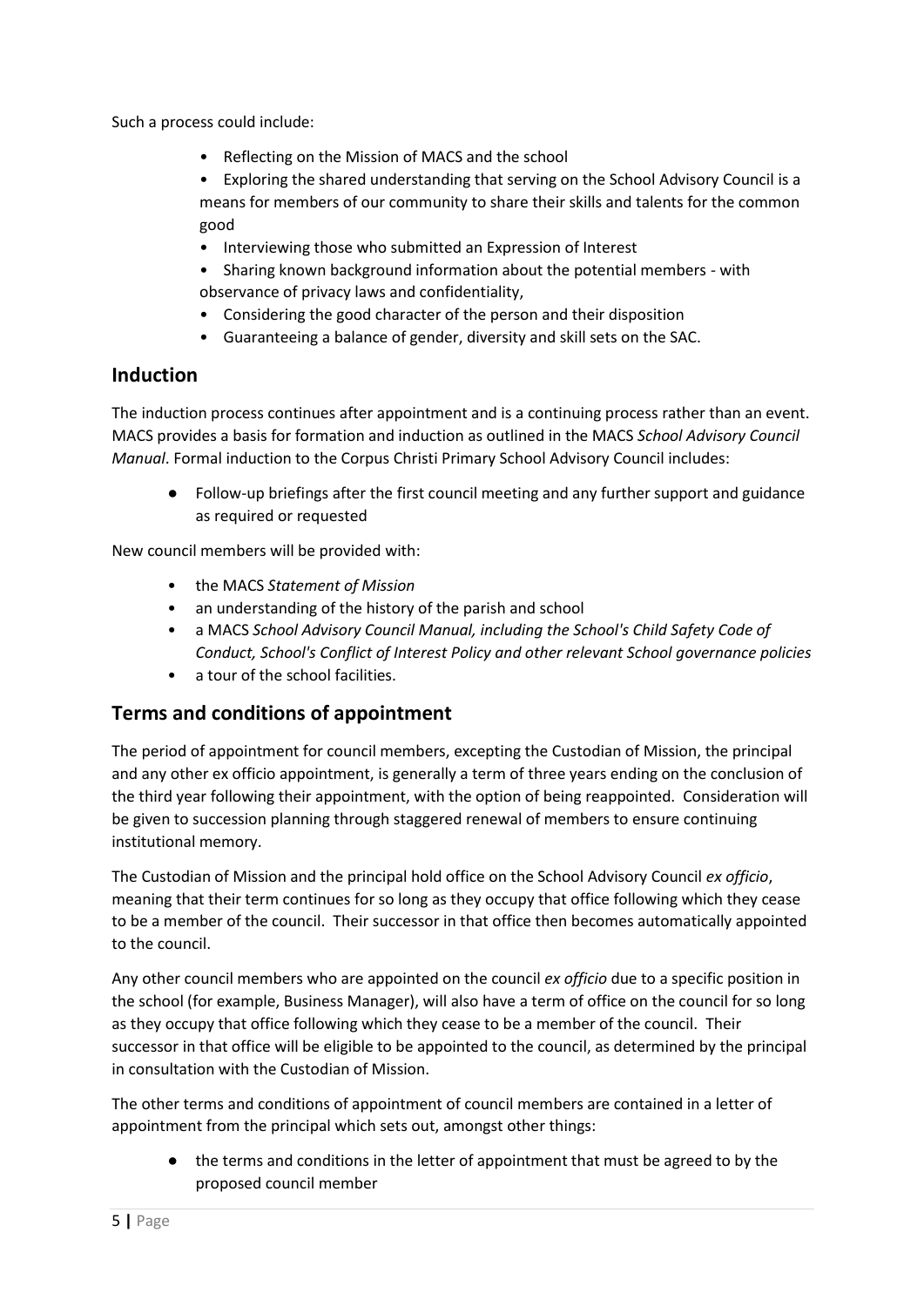- details of expectations of council members and a copy of these Terms of Reference
- reference to availability of applicable MACS school governance policies, as provided in the MACS *School Advisory Council Manual* including the applicable *School's Child Safety Code of Conduct, Conflict Resolution Policy, Conflict of Interest Policy and Child Safety Policy.*

The office of a council member will become vacant if the council member:

- is absent without the consent of the council from three (3) successive meetings of the council, unless the principal determines otherwise;
- resigns by notice in writing;
- is removed from office by the principal (or MACS Executive Director or MACS Board, as applicable);
- in the case of the Custodian of Mission, the principal or any other ex officio appointment to the council, ceases to occupy the relevant office;
- becomes of unsound mind or a person whose person or estate is liable to be dealt with in any way under the law relating to mental health;
- dies.

Any period of office of a council member held during a casual vacancy appointment by the principal (that is, a period of less than one year between annual appointment rounds) is disregarded in counting the maximum permitted tenure of office of a Council member of three consecutive terms.

# 4. **The role of individual council members**

#### **Qualities and skills of a council member**

Each Catholic school is different, but all schools share the mission of the Church. The council should be composed of people who appreciate, value and share the educational mission and ethos of the Catholic Church. When seeking council members, it is important to reflect on the qualities and skills of benefit to the council in carrying out its functions. Their capacity to contribute, their shared understanding and their positivity is essential.

The following is a list of some of the key qualities and skills for members of the School Advisory Council:

- commitment to the MACS *Statement of Mission*
- commitment to Catholic education in the parish and school
- commitment to the vision and mission of the parish and school
- an understanding of the role of Custodian of Mission, principal and council members
- willingness to ask questions and seek clarification
- ability to think strategically
- willingness to support the contributions of other council members
- capacity to listen in an active and meaningful way
- willingness to work cooperatively with others
- commitment to maintaining confidentiality at all times.

#### **Expectations of the council member**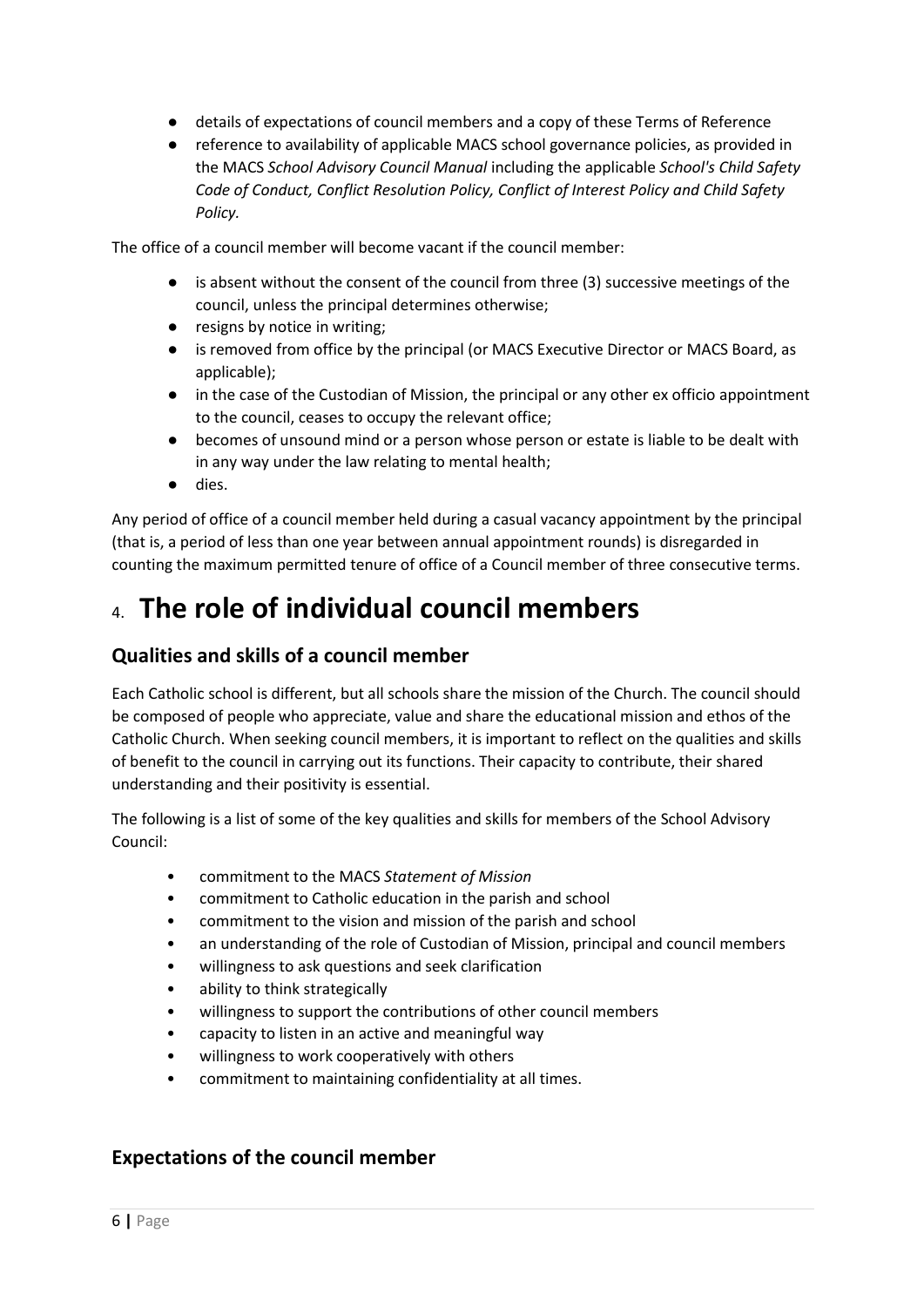Each council member is required to commit to the following:

- understanding the council's role
- having a positive and constructive attitude
- elevating any appropriate issues for consideration by the council
- declaring and not allowing any personal interests to conflict with the interests of the school and properly manage any conflict of interest in accordance with the *School's Conflict of Interest Policy*.
- preparing for council meetings
- attending each council meeting, unless there are extenuating circumstances
- bringing expertise and views to discussions on behalf of the whole community
- participating actively and responsibly
- acting honestly and fairly, in good faith and in the best interests of the school
- acting ethically and with a high level of integrity
- conducting themselves professionally and treating other council members fairly, sensitively, consistently and with respect
- undertaking council work with reasonable care and diligence
- participating in council formation activities
- keeping confidential the information received in the course of service as a council member
- not taking improper advantage of their position as a council member
- abiding by the applicable MACS school governance policies and key documents including MACS *Statement of Mission, Working Together in Mission, school's Child Safety Code of Conduct* and *Conflict of Interest Policy*.

# 5. **Key roles**

There are four key roles on a School Advisory Council. The Chair, the principal, the Custodian of Mission and the secretary each have a significant role on the council and each of these roles carries specific responsibilities.

### **The Chair**

The role of the Chair is to:

- chair council meetings
- in conjunction with the principal and the secretary oversee the development of meeting agendas, checks papers for meetings and the draft minutes
- ensure the meetings are focused on the agenda
- encourage participation by all council members in meetings and at council events
- act as a spokesperson for the council when authorised to do so by the principal
- attend important parish and school events as appropriate
- participate as a member of the council.

#### *Appointment*

The Chair is elected by the council members from amongst their number at the first meeting of the council after the end of the term of the previous Chair.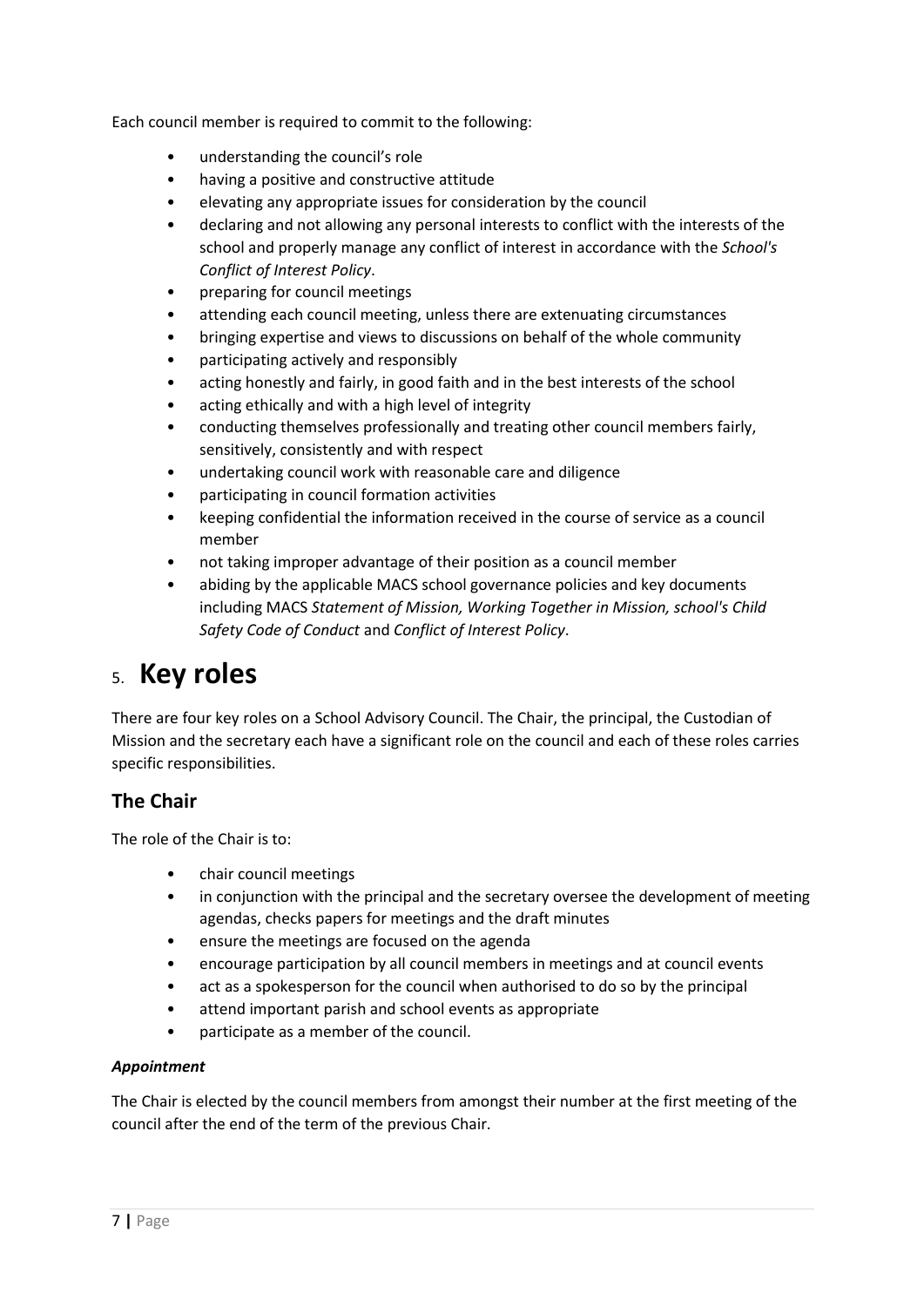The Chair will normally be an independent member who is not employed by MACS at Corpus Christi Primary School or otherwise and is selected on the basis of the person's achievements and his or her record as a leader.

The term of the Chair aligns with their term of office as a council member. The office of the chair will terminate if they cease to be a council member whether by way of expiry of their term, resignation or removal. The Chair does not have a casting vote in addition to their ordinary vote as a council member.

### **The principal**

Key responsibilities of the principal's role include development of the faith community, particular focus on the safety and wellbeing of students, formulation of a vision for the whole school, attention to contemporary teaching and learning in order to engage all students, and stewardship of the people and resources with particular outreach to the parent community.

The principal works in collaboration with the Custodian of Mission, staff and members of the school community, and MACS management to achieve the mission of the school.

As such the principal's role on the council as an ex officio member is to:

- play a key role in developing the overall goals and priorities of the council
- play a key role in developing the agenda for meetings and the preparation of papers before meetings
- ensure follow-up of actions arising from council meetings
- act as the chief education advisor to the council
- make arrangements to maintain an archive of relevant council documentation in accordance with this Terms of Reference, including minutes from previous meetings
- make arrangements to distribute the papers before meetings, after preparation of the papers by the secretary
- make arrangements to distribute draft minutes to the council members, after preparation by the secretary
- ensure that council members are kept informed between meetings
- make arrangements to maintain a register and record of council, committee and working groups and all applicable documentation and records, including minutes, agendas and correspondence.

#### *Appointment*

The principal is an ex officio member of the School Advisory Council by virtue of holding the role of a principal of the School. The principal has full voting rights and is counted in the usual way for quorum purposes.

#### **The Custodian of Mission**

The Custodian of Mission has a key role of supporting the School in its distinctive Catholic identity, spirituality and life by continued responsibility for faith education, sacramental life and pastoral care.

Therefore, the Custodian of Mission has an ex officio role on the council to:

• as the key evangeliser and educator in faith within the parish and thus the custodian of mission of parish and school, provide guidance to council in its deliberations as relevant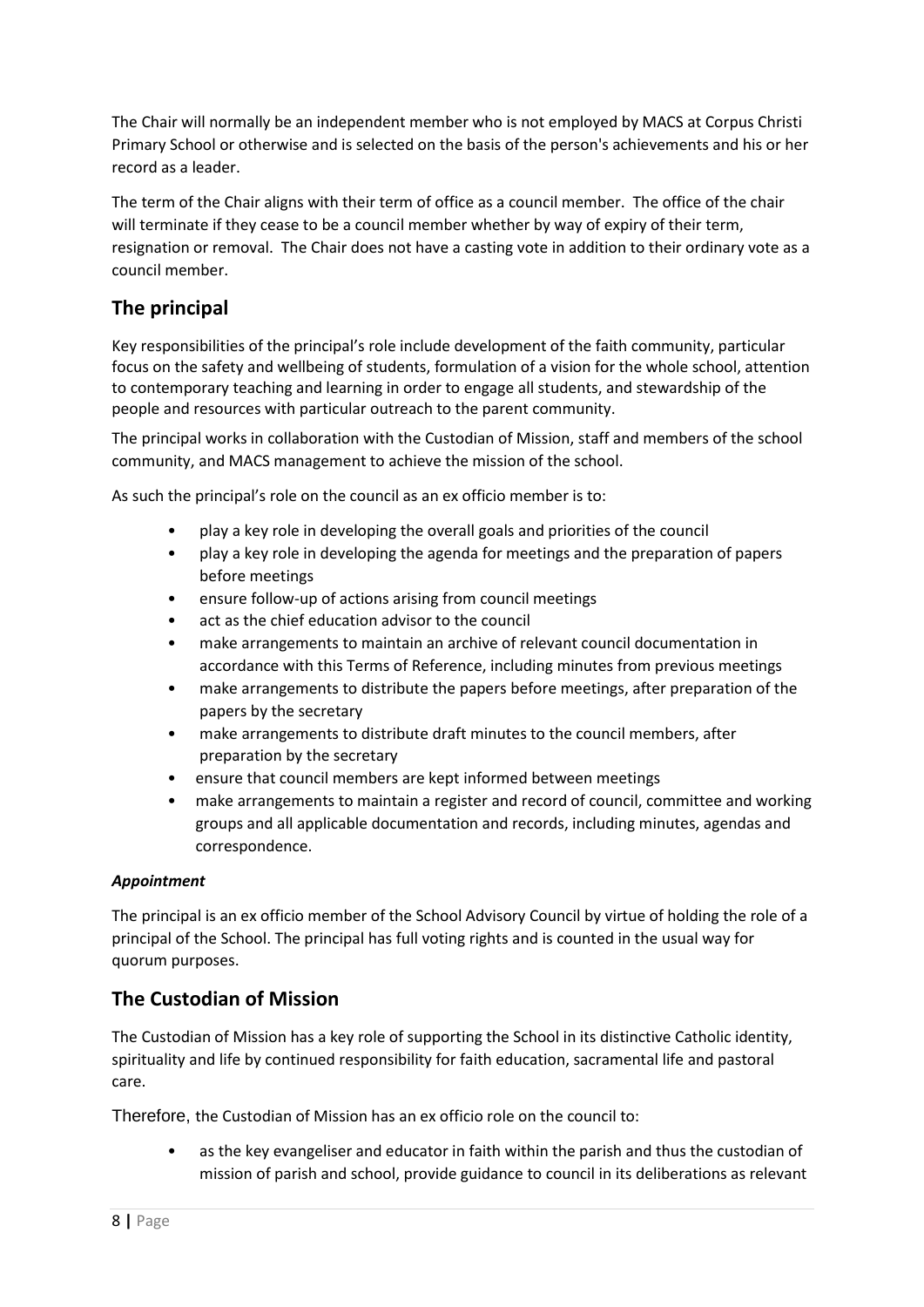- support the principal and council in the development and implementation of the sacramental program to ensure the school is faithful to its distinctive Catholic identity and spirituality
- in providing strong pastoral support and effective Catholic leadership of the parish, which includes the school and college communities, to guide the council and bring to the council's attention, matters relevant to the operation of the school
- be engaged with, and bring to the council's attention, those aspects of the school's operations that have the potential to harm the parish's good name
- be involved in and provide input in the council's planning of any transaction that will change the nature of the school property or affect the use of any other areas of adjoining parish property (where property is beneficially owned by a juridic person which the Custodian of Mission represents i.e. a parish or groups of parishes).

#### *Appointment*

The Custodian of Mission has an automatic entitlement to hold office on the council ex officio by virtue of his office as parish priest, parish priest representative of an association of parishes or nominee of the Archbishop, as applicable. The Custodian of Mission has full voting rights and is counted in the usual way for quorum purposes.

#### **The secretary**

The role of the Secretary is to:

- take the minutes of council meetings
- oversee that the agenda and papers are confirmed in sufficient time to allow for their distribution at least a week prior to the meeting
- oversee management of all council correspondence
- oversee the provision of adequate notice of the annual appointment round and of any intention to call for nominations for council positions that become vacant.

#### *Appointment*

The secretary is appointed by the council from among its members at the first meeting of the council after the end of the term of the previous secretary. The secretary does not have an additional vote in addition to the ordinary vote on the council.

# 6. **Committees and working parties**

To share and support the work of the School Advisory Council, the council may consider establishing standing committees depending on the size and local context of the school. The purpose of each committee is to advise the School Advisory Council on specific matters. Committees are not a requirement but an additional advisory structure if needed.

The councils of larger schools may delegate work to committees to more effectively provide advice on complex or specialised issues and to use councillors' time more efficiently. Committees provide recommendations to the full council, which retains collective responsibility for the advice provided to the principal.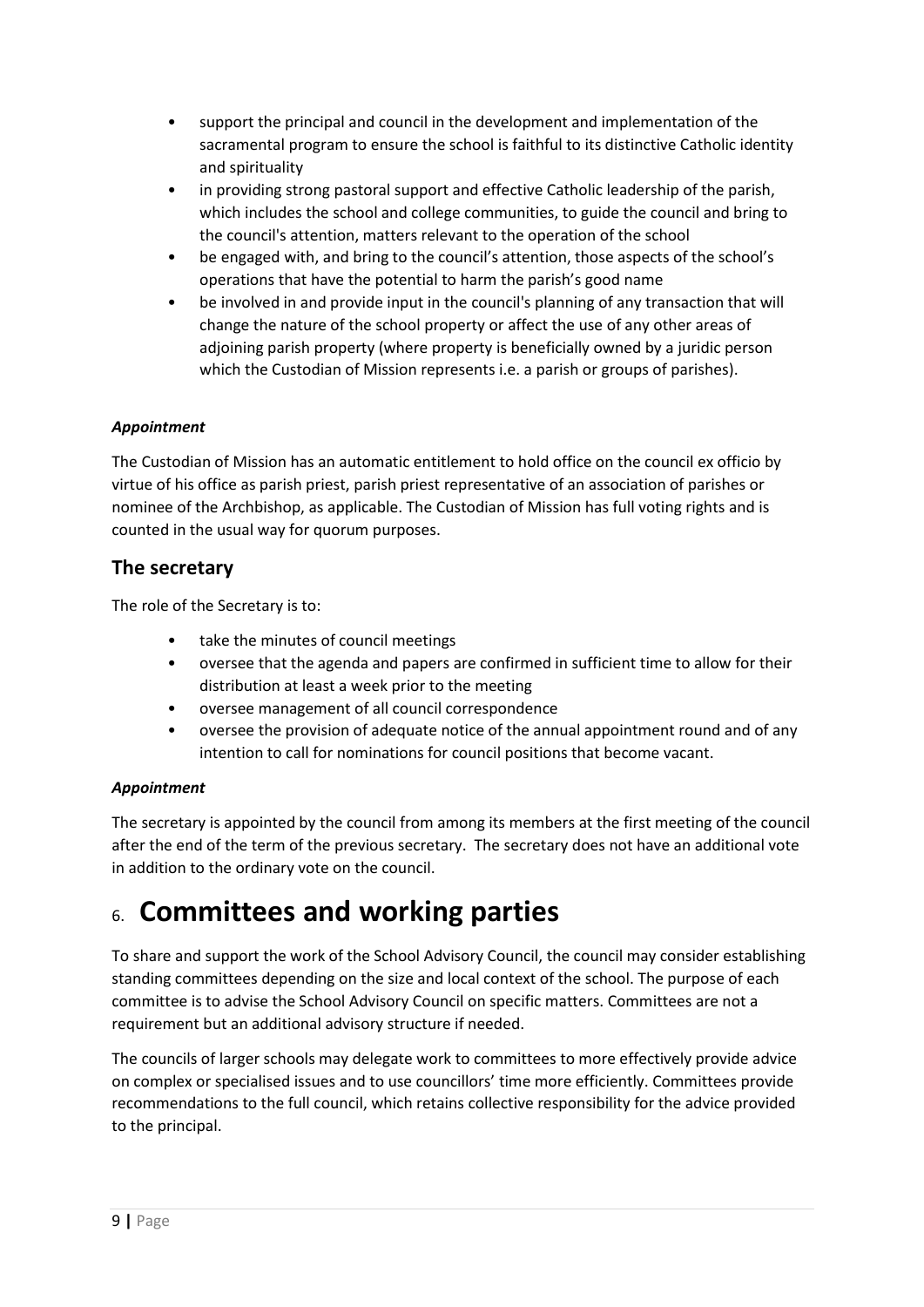Involvement in committees allows members to deepen their knowledge of the school, become more actively engaged and fully utilise their experience. Additionally, the existence of committees can indicate to the community that the council is giving voice to particular issues.

Smaller schools may not benefit from a formal committee structure because their councils are often quite small and operations not as complex.

From time to time the council may also wish to establish a committee or working party for a specific purpose or to undertake a particular task, for example a centenary celebration.

The council may appoint additional members of a council committee or working group to assist with deliberations in the manner determined by the council in each instance.

Council committees and working groups may be focused on a specific area such as:

- finance
- property
- parent/guardian/carer engagement

#### **Function**

If a committee or working party is seen as desirable, the MACS approved template Terms of Reference document is to be used to establish the committee or working group. The following structures need to be adopted:

Each committee or working party should be chaired by a council member who is responsible for reporting to the council on the activities of the committee/working party.

Council committees/working parties are directly responsible to the council.

Each committee/working party of the council should have clearly articulated expectations stating:

- the name of the committee/working party
- the name of the chair
- the purpose and tasks to be undertaken
- the names of the members
- quorum, meeting and reporting requirements
- the date for reporting back to the council e.g. actions since last report, what's happening now, future plans, items for council discussion
- duration of the committee/working party.

It is important that any council committee or working party understands that it may not speak publicly for the council.

The terms of reference of each committee or working party of the council should be approved by the principal and appropriate records maintained by or on behalf of the principal.

# 7. **School Advisory Council meetings**

#### **Meetings**

The Corpus Christi Primary School Advisory Council meets six times during the year.

The School Advisory Council may call extraordinary meetings if required.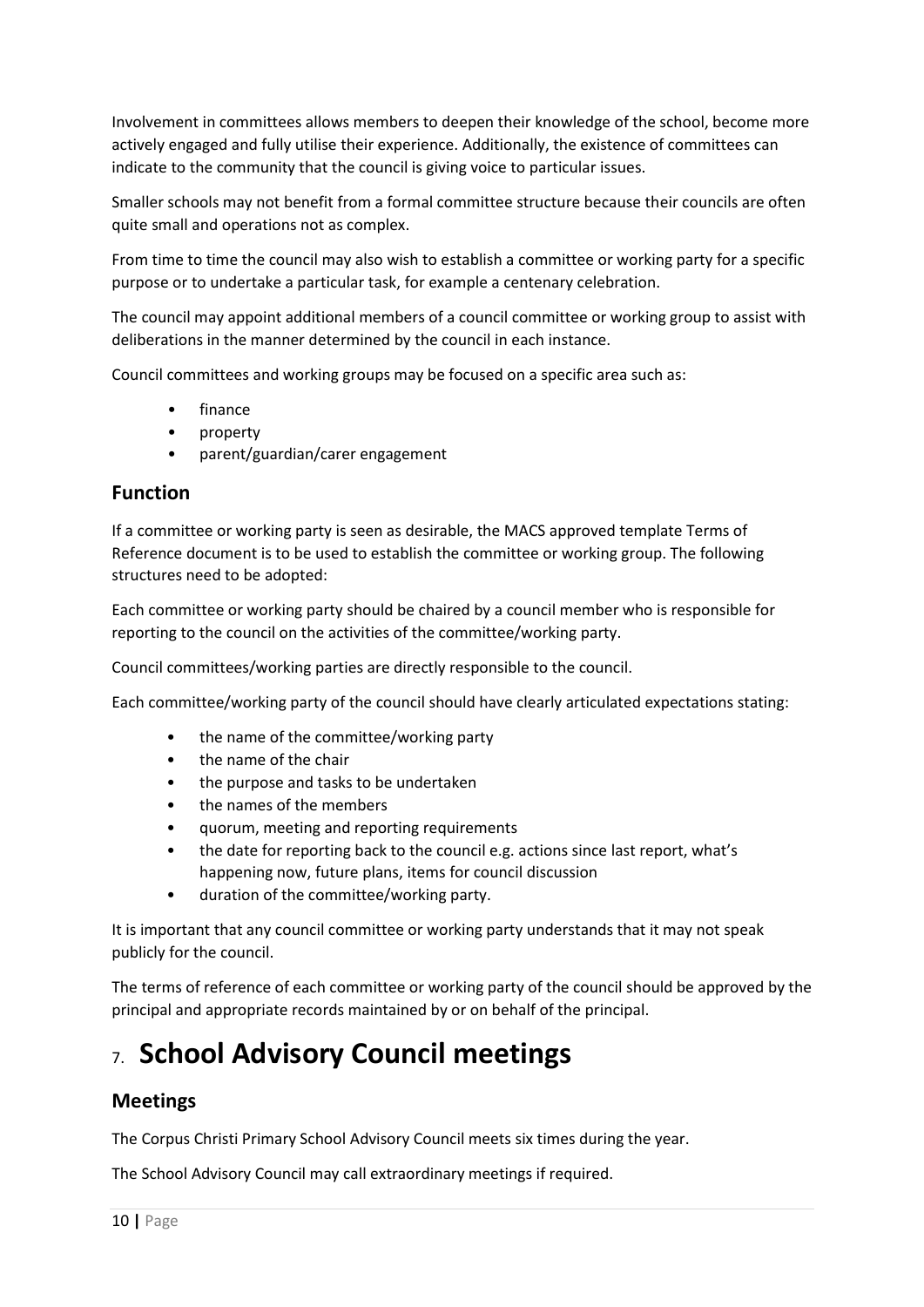Agendas should be prepared and distributed prior to each meeting, with sufficient notice and time for preparation by council members.

### **Quorum**

A quorum must be present at all times at each council meeting for the meeting to be validly constituted and all decisions made at the meeting valid. The quorum for meetings is two-thirds of the total number of council members at any given time. The Principal should always be part of the quorum.

## **Conduct of council meetings**

Council confidentiality and solidarity are key ingredients in building trust at council meetings. As a general rule all council meeting proceedings are confidential. At times, there may be occasion to formally declare an issue, a paper and/or a discussion as particularly sensitive and confidential. This should be done by the Chair prior to a council meeting, and confirmed before the close of the meeting.

Council members must respect the right of individuals to express their views freely at council meetings without fear of their being named outside the council meetings as taking particular positions. As in all similar groups, a sense of trust among council members is vital for the wellbeing of the council.

A meeting should close by reviewing actions and deadlines set, and noting of the details of the next meeting.

The Secretary of the Council is responsible for taking minutes of council meetings. A minute book of all meetings of the Council must be maintained by the principal.

### **Disclosure of interests by council, committee and working group members**

In accordance with the school's *Conflict of Interest Policy* which is prescribed by MACS, all councilmembers must disclose any personal interest which relates, or may relate, to the operations of the school, in order to ensure that any actual, potential or perceived conflict of interest with a duty that the person has on the council is identified and appropriately managed.

When an issue arises at a council meeting, relating to such an interest or duty, the member must not attend the meeting while that matter is discussed and must not vote on that or any related matter. The school's *Conflict of Interest Policy* as prescribed by MACS must at all times be complied with by all members of the Council.

The same disclosure requirements also apply to the members of any committee or working group established by the council in accordance with their Terms of Reference which includes a requirement for compliance with the *School's Conflict of Interest Policy* as prescribed by MACS.

# 8. **Engaging with your school**

The council encourages full participation of stakeholders to ensure a high level of engagement and participation by the school community. Schools must employ a variety of strategies to provide evidence to meet VRQA Minimum Standard, 16 which requires a school to ensure that it is clear about its philosophy and can articulate the same to staff, students, parents, guardians and the school community.